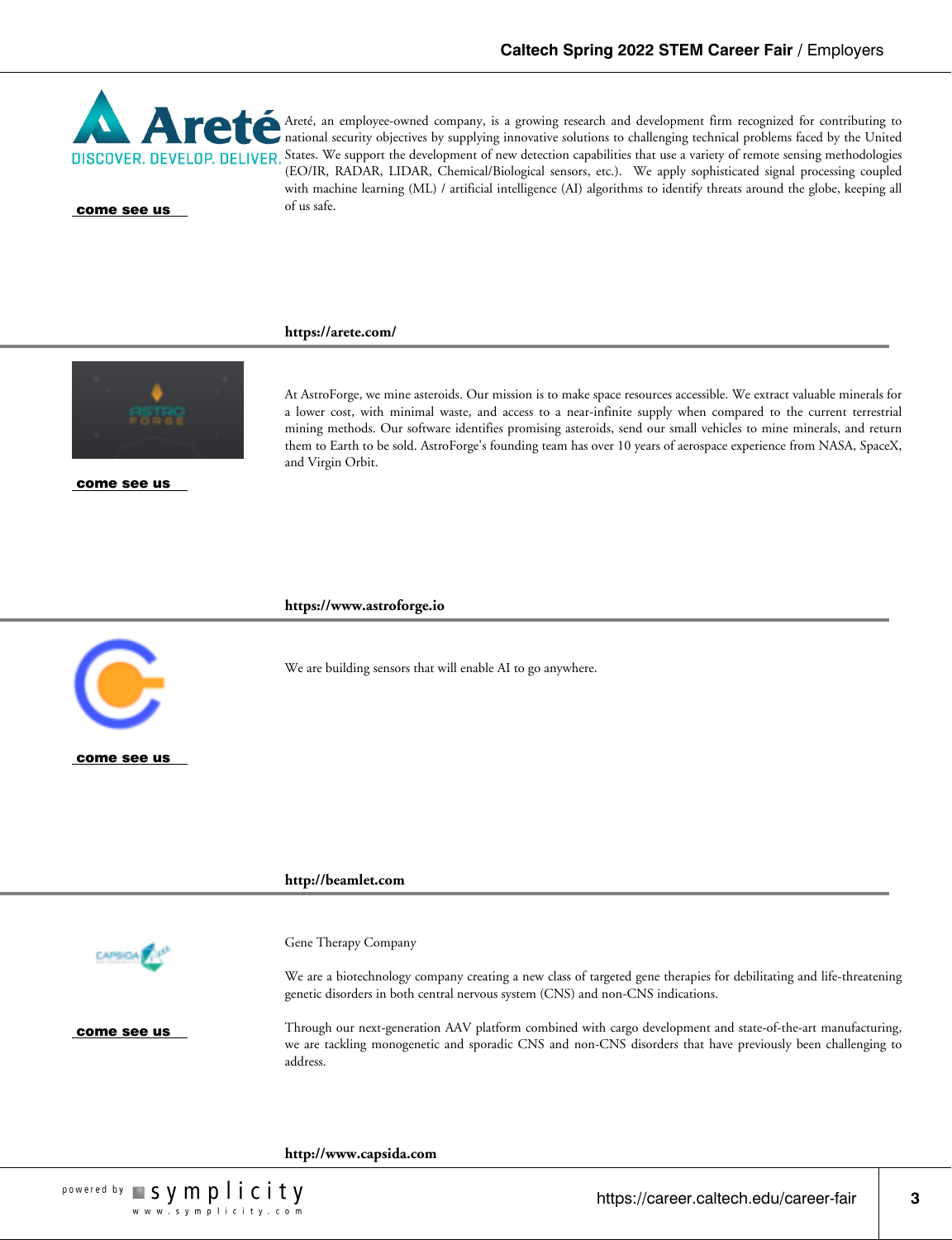

Capula Investment Management LLP is a global fixed income specialist firm located in London with affiliated entities in Greenwich, CT; New York; Hong Kong; Singapore and Tokyo. The firm manages absolute return, enhanced fixed income, macro and crisis alpha strategies.

Established in 2005, Capula Investment Management LLP focuses on developing innovative investment strategies that exhibit low correlation to traditional equity and fixed income markets.

Our managing partner, Yan Huo and the core investment team were members of a leading investment bank's proprietary trading group based in New York and London, and have focused on interest rate markets since 1996. Over many years, individual members of the team have refined discretionary trading and risk management techniques and the...

## **https://www.capulaglobal.com/?rt=610165db8ea8e**

**CLEARVIEW** ClearView is a premier life sciences consulting firm with offices in London, Zurich, Boston, New York, and San Francisco serving clients in the biopharmaceutical, medical device, and diagnostic spaces.

> We provide world-class strategic decision-making support across a diverse range of business issues. Our goal is to inform actionable recommendations that allow companies to achieve their business objectives.

come see us

#### **https://clearviewhcp.com/**



**Healthcare Partners** 

Devign is building a design/dev tool that automates the front-end development of web applications. Instead of work being done twice: first by designers, then re-done by engineers, Devign empowers designers and engineers to work together in sync.

come see us

## **http://devign.ly/**



come see us

EMSI performs R&D relating to exploitation of radar imagery for US government intelligence community and defense agencies. We apply deep learning AI technology to the automated detection and identification of high value objects in overhead Synthetic Aperture Radar (SAR) imagery. Unlike other businesses operating in this area, EMSI has an extensive understanding of radar phenomenology. We use our understanding of radar phenomenology to produce simulated training imagery for our AI systems. Unlike the non-governmental commercial and academic world, the US government has limited amounts of labeled data. Accordingly, our ability to produce simulated AI training data allows us to excel and makes EMSI unique among the small number of companies operating in this radar AI technology area....

**http://www.emagsys.com**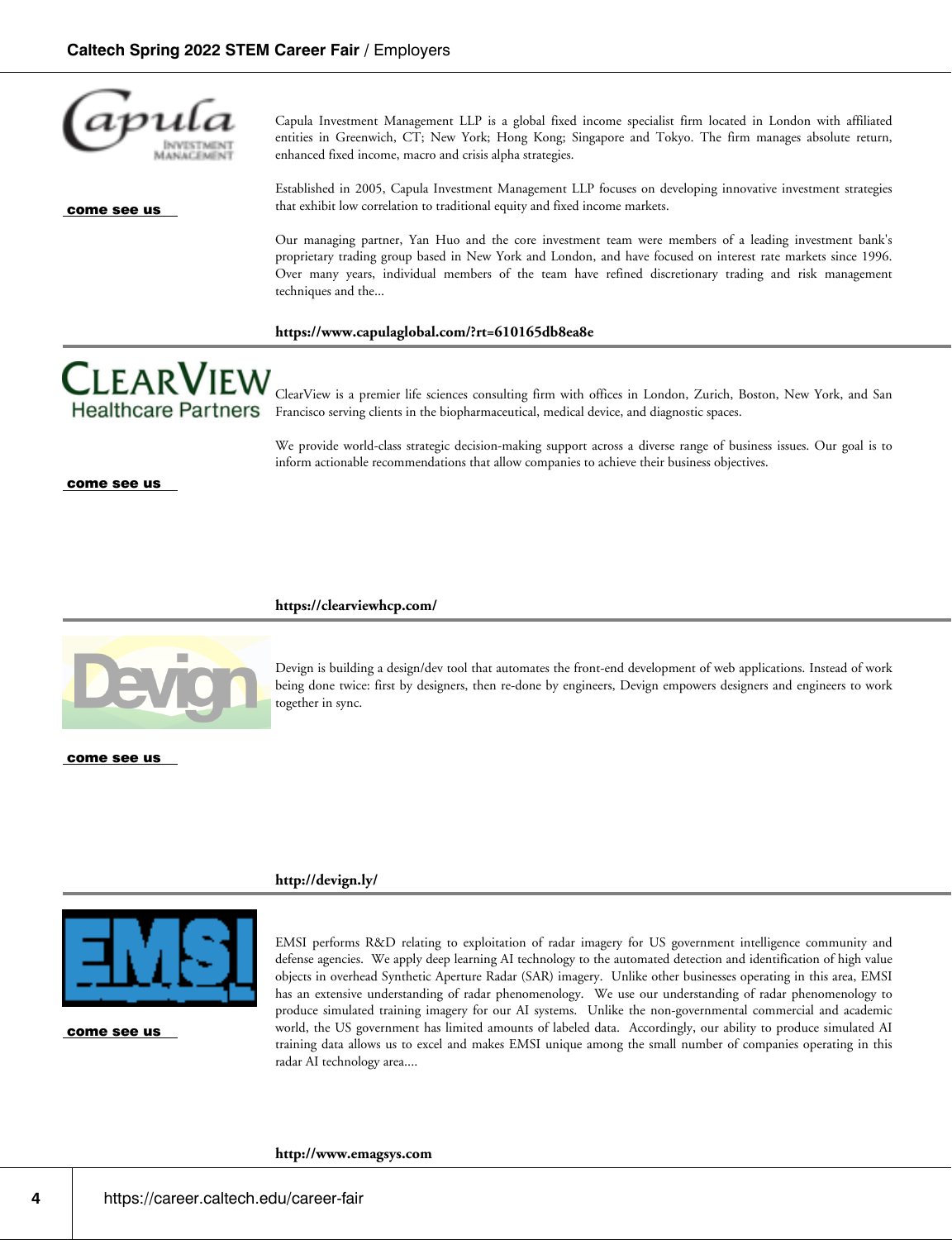

Epinoma is pushing the boundaries of scientific excellence and protein engineering to make the world a healthier place to live. Our first customer will be the 50B market of blood test developers as our technology can improve their product performance. Longer term, we will build a second generation of epigenetic medicines that are safer and more effective for patients.

We utilize a protein platform to read and write biological signals called epigenetics. These structural modifications modulate all genes in the human genome and enable us to detect disease earlier and turn disease off. We are backed by notable investors and advisors including Y Combinator & Dr. George Church.

## **https://www.epinoma.com/**



Etleap came to be out of the frustration with how much time data wrangling takes away from the actual analysis. We were just tired of spending time building and maintaining data pipelines. Then we noticed, so is everyone else! That is why we?ve created an intuitive ETL tool that easily enables the data analysts themselves to integrate data from any source. This way data analysts can do their most significant work faster than ever before.

come see us

#### **https://etleap.com**



Exploration Summer Programs creates a dynamic environment of intellectual inquiry, responsible decision making, and spirited adventure. Led by enthusiastic teachers, our students are encouraged to respect the differences that make us individuals and to find the common ground that makes us a community. At its heart, EXPLO inspires students to challenge themselves, discover the world of people and ideas, and experience the joy of learning.

come see us

#### **http://www.explo.org**



Gilead Sciences, Inc. is a research-based biopharmaceutical company that discovers, develops and commercializes innovative medicines in areas of unmet medical need. We strive to transform and simplify care for people with life-threatening illnesses around the world. Gilead's portfolio of products and pipeline of investigational drugs includes treatments for HIV/AIDS, liver diseases, cancer, inflammatory and respiratory diseases, and cardiovascular conditions.

come see us

**https://www.gilead.com/**

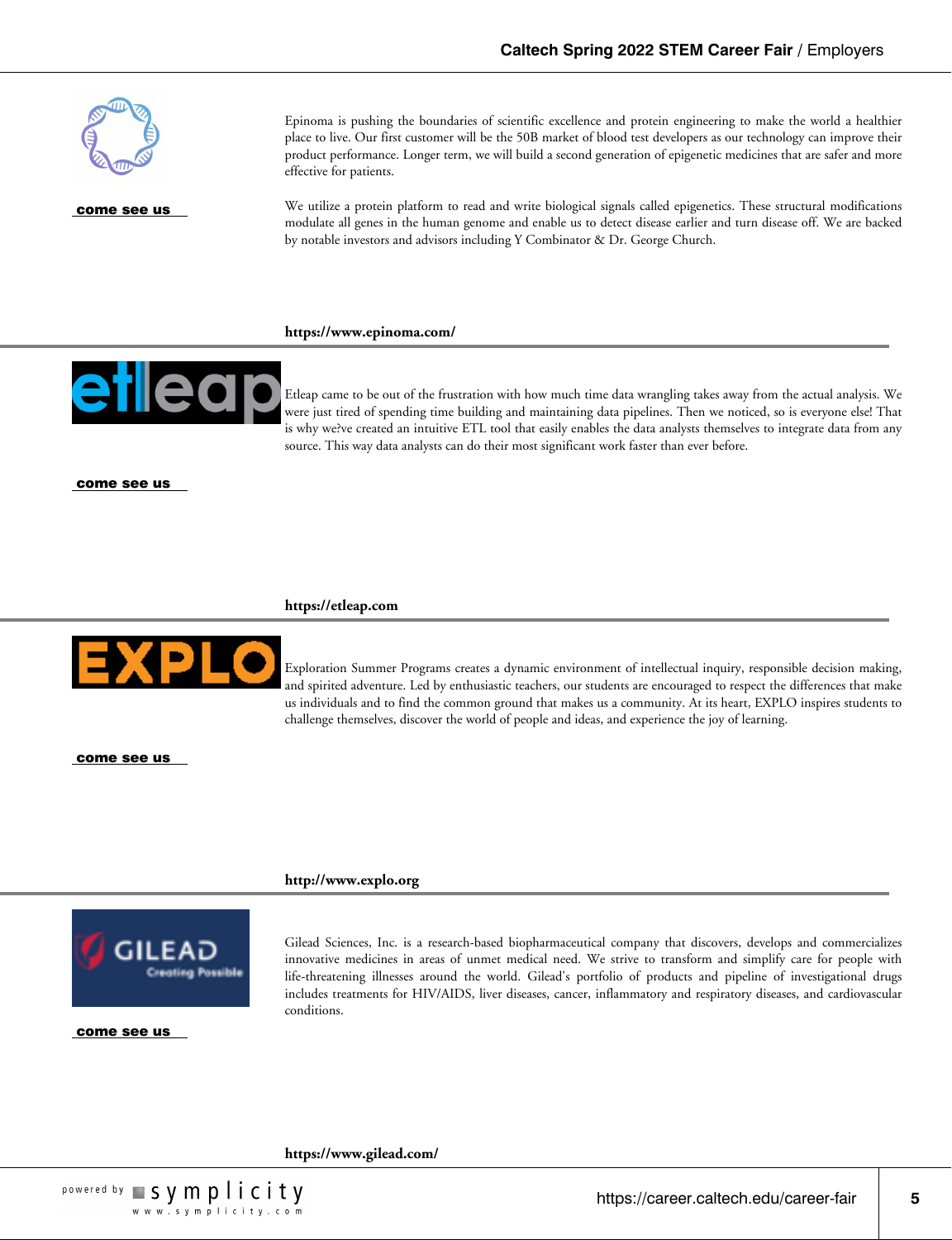

Early stage therapeutic startup utilizing helminth derived molecules for allergic and autoimmune disease

### come see us

**http://holoclara.com**



At Infinite Capital, we focus on investing at the bleeding-edge. Seeking technological inflection points, with a focus on cryptocurrency and deep tech.

#### come see us

**http://infinitecapital.io**



ane Street Jane Street is a quantitative trading firm with a unique focus on technology and collaborative problem solving. With offices in New York, London, Hong Kong, and Amsterdam, Jane Street operates around the clock and around the globe, trading a wide range of financial products, including: ETFs, Equities, Futures, Commodities, Options, Bonds, Digital Assets, and Currencies.

come see us

### **http://www.janestreet.com**



come see us

KGI offers innovative postgraduate degrees and certificates that integrate life and health sciences, business, engineering, pharmacy, and genetics. With a focus on team projects and hands-on industry experiences, KGI provides pathways for students to become leaders within healthcare and the applied life sciences. KGI consists of four schools: Henry E. Riggs School of Applied Life Sciences, School of Medicine, School of Pharmacy and Health Sciences, and the Minerva Schools at KGI.

A member of The Claremont Colleges, KGI employs an entrepreneurial approach and industry connections that provide pathways for students to become leaders within healthcare and the applied life sciences. KGI consists of three schools: Henry E. Riggs School of Applied Life Sciences, School of Pharmacy and Healt...

## **http://www.kgi.edu**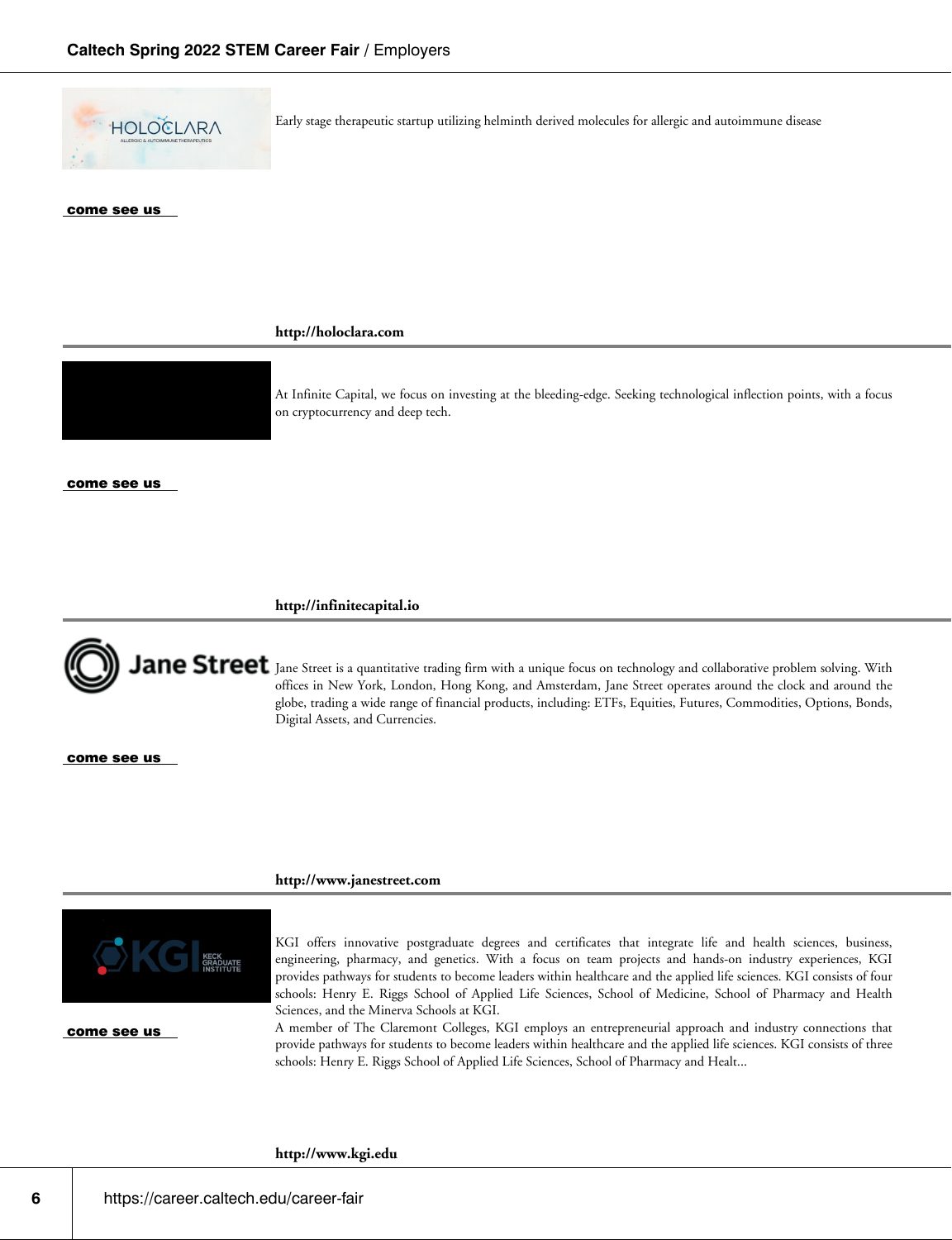

We do custom contract software development for web3 companies. We are active in the DeFi space, and have written a DEX with a custom trading mechanism which removes MEV and other forms of adverse selection. Our key partners include Chainlink, and we will bring our DEX live on CCIP when it launches. Founded by a PhD and an MBA from UCLA Anderson, our new startup has just completed its first funding round, so now is the time to jump in as an early-stage employee in a brand new, venture backed and fully funded high growth adventure.

AI driven robotics company providing automated kitchen assistants in the commercial restaurant space.

# **https://www.krypton.exchange**



come see us

**https://misorobotics.com/**

# **Molecular Instruments**

Molecular Instruments® (MI) designs and synthesizes kits for multiplexed, quantitative, high-resolution bioimaging in academic research, drug development, and clinical pathology and diagnostics.

come see us

**http://www.molecularinstruments.com**



Omniscience is an Applied Math company monetizing via AI. We provide intelligent software focused on underwriting and capital management for global life insurers that empowers our clients with improved efficiencies, cost savings and empowers better customer experience.

come see us

**http://www.omniscience.com**



https://career.caltech.edu/career-fair **7**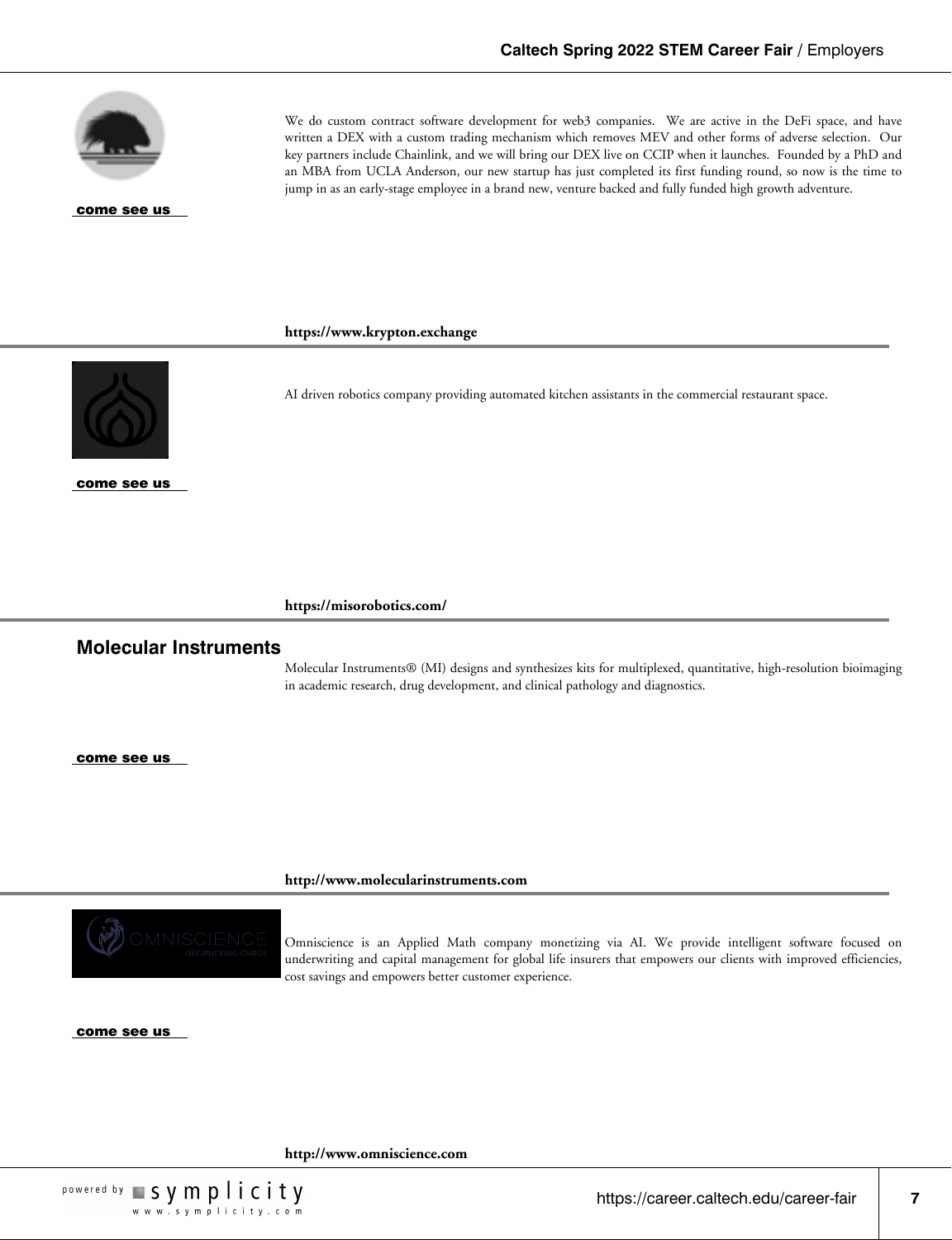

At Lilly, we serve an extraordinary purpose. We make a difference for people around the globe by discovering, developing and delivering medicines that help them live longer, healthier, more active lives. Not only do we deliver breakthrough medications, but you also can count on us to develop creative solutions to support communities through philanthropy and volunteerism.

Protomer Technologies is a wholly owned subsidiary of Lilly working on responsive therapeutics, including glucose sensing insulins. The Protomer team is based in Pasadena, California in Los Angeles County.

## **http://www.lilly.com**



come see us

Scribe Therapeutics is a molecular engineering company focused on building best-in-class in vivo CRISPR therapies to permanently treat the underlying cause of disease.

Check out multiple opportunities on our website - https://www.scribetx.com/

### **http://scribetx.com**



We are taking sequencing further to bring you fast, powerful and flexible tools for research and precision medicine. Our aim is to empower scientists to answer their most pressing questions, allowing them to forge a path of discovery Without Limits.

#### come see us

## **https://singulargenomics.com/**



come see us

As the nation's largest natural gas distribution utility, we deliver increasingly clean, safe and reliable energy to 21.8 million consumers through 5.9 million meters in more than 500 communities.

Our service territory encompasses approximately 24,000 square miles in diverse terrain throughout Central and Southern California, from Visalia to the Mexican border.

SoCalGas is a regulated subsidiary of Sempra (NYSE: SRE), a Fortune 500 energy services holding company based in San Diego.

#### **https://www.socalgas.com/careers**